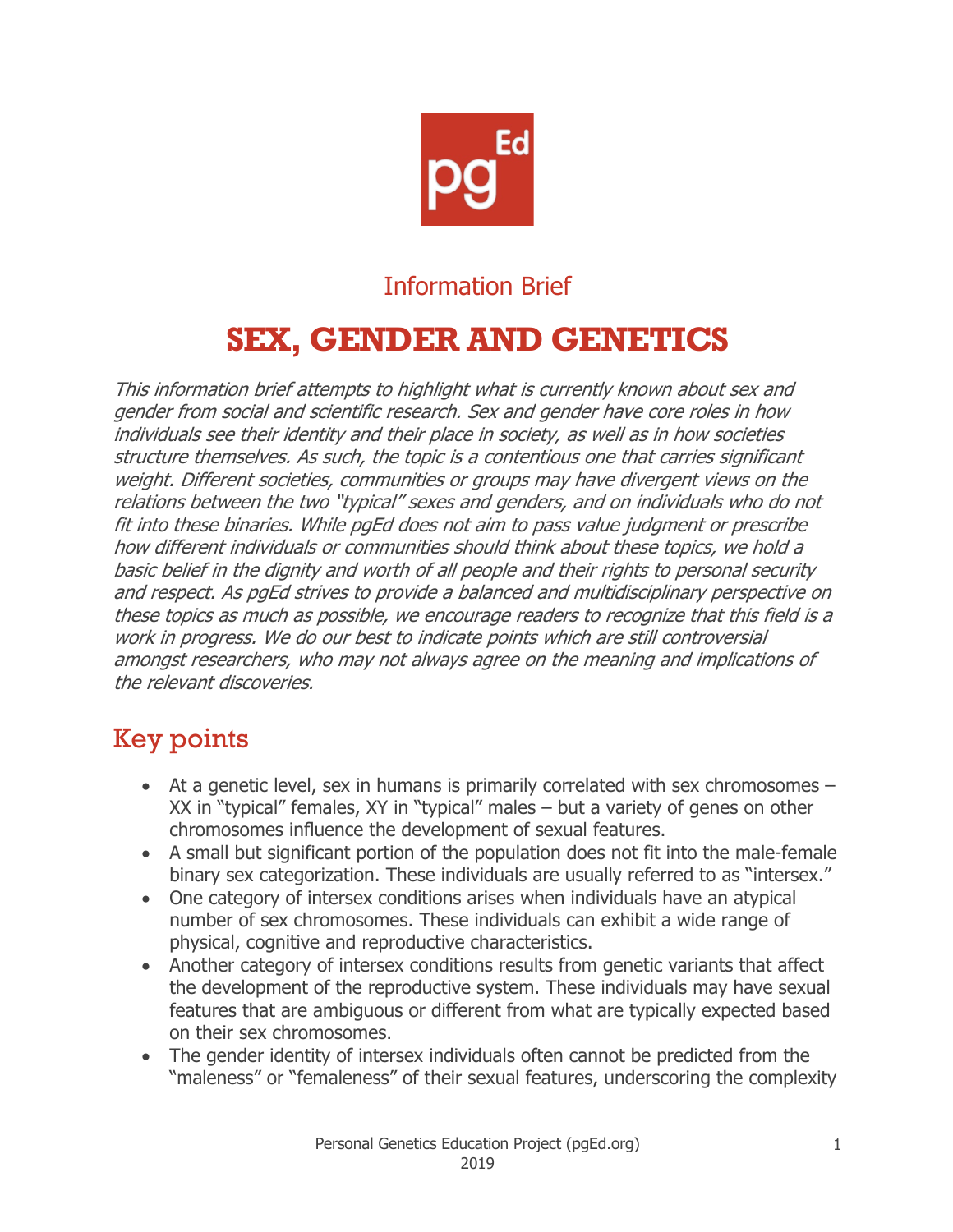of how gender (the behavioral and social dimensions of being a man, woman, both or neither) maps onto sex.

- Transgender individuals are those whose gender identity does not conform with the gender typically associated with their physical or chromosomal sex.
- Third gender or other non-binary gender identities have been recognized by different cultures around the world and throughout history.
- There is some preliminary, but still controversial, scientific research into the roles of genetic and environmental factors (including levels of sex hormone exposure in the womb) in shaping an individual's gender identity.

# Useful terms

- **Gene** A basic functional unit of genetic information in our DNA.
- **Genetic test** A procedure that gives some information about the genetic make-up of an individual.
- **Genetic variant** One of several possible DNA sequences at a particular location in the genome.
- **Genome** An individual's full set of genetic information, including all their genes as well as other segments of DNA that may regulate when genes are turned on or off.
- **Chromosome** An individual piece or molecule of DNA in the genome. In humans, each cell typically has 23 pairs of chromosomes, one pair of which consists of the sex chromosomes (X and/or Y), and the other 22 pairs are known as autosomes.
- **Binary** Something that exists only in one of two mutually-exclusive states.
- **Sex** Classification of people into "male," "intersex" or "female" based on physical characteristics, including chromosomes, sex hormones, and reproductive organs.
- **Gonad** An organ in the body (e.g., testis or ovary) whose function is to produce gametes (i.e., reproductive cells, including sperm or egg) and sex hormones.
- **Androgen/estrogen** Two of the major sex hormones, or chemicals produced by the body to regulate the development of the reproductive organs and sexual features. Androgens are typically found at higher levels in males, and estrogens are typically higher in females. However, both types of hormones are typically present at some level in everyone.
- **Intersex** Individuals whose sex does not fit into a male-female binary.
- **Gender** Behavioral, social and other aspects of the meaning or role in society of being a "man," a "woman," both, or neither.
- **Gender identity** A person's internal and individual experience of gender, which may or may not be the gender typically associated with their sex assigned at birth.
- **Gender fluidity** Having a gender identity that is not fixed and may shift between and among many genders.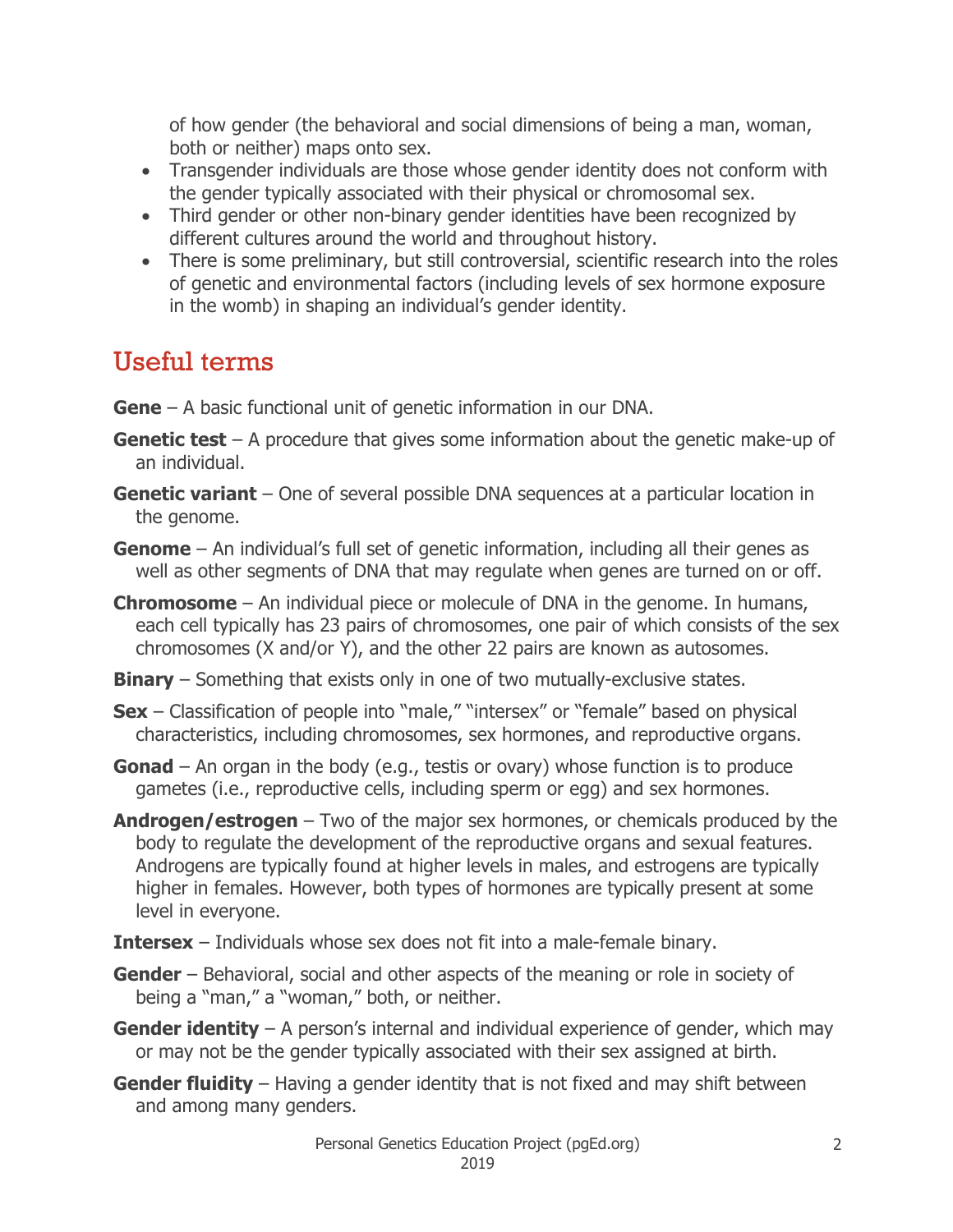- **Gender expression** A person's public presentation of their gender (e.g., masculine, androgynous, feminine), which may or may not reflect their gender identity.
- **Transgender** Individuals whose gender identity differs from the gender typically associated with their physical or chromosomal sex. Cisgender refers to individuals whose gender identity is the same as the gender typically associated with their physical or chromosomal sex.
- **Non-binary** General term for those gender identities that do not fit a man-woman binary.

# Introduction

The division of the human population into two halves – men and women – seems at first glance to be one of the most obvious and natural distinctions in our species. However, recent decades of research in the biological and social sciences have shown that sex and gender in humans is a lot more complicated. While "sex" and "gender" have often been used interchangeably, they actually describe two distinct, but related, aspects of human identity. Moreover, sex and gender do not exist as simple binaries. From the DNA in our cells, to physiology, to behavior and societal roles, sex and gender exist as spectra that show gradients of differences across many dimensions. A more comprehensive and nuanced look at human history and culture also shows that, across different societies, sex and gender have often been viewed differently than in Western society today.

# A genetics perspective of sex

At a genetic level, "sex" in humans – the physical and reproductive differences between "males" and "females" – is primarily correlated with the sex chromosomes. In "typical" females, the genome of each cell contains two X chromosomes, while in "typical" males, there is one X and one Y chromosome. A number of genes, on the sex chromosome and on the other non-sex chromosomes (called "autosomes"), play important roles in forming the testes and the ovaries – the reproductive organs, or gonads, where the reproductive cells (sperm and egg) mature. Some of these genes actively suppress the development of the testes and promote the development of the ovaries; conversely, other genes do the opposite, promoting ovarian development and suppressing that of the testes. In particular, one gene on the Y chromosome, SRY, is pivotal in directing the formation of the testes. The gonads also produce sex hormones that control the maturation of the reproductive cells as well as development of the sexual features of the body. Sex hormones include androgens (such as testosterone), which are typically present at higher levels in males, and estrogens, typically higher in females. However, both types of hormones are typically present at some levels in the bodies of all people.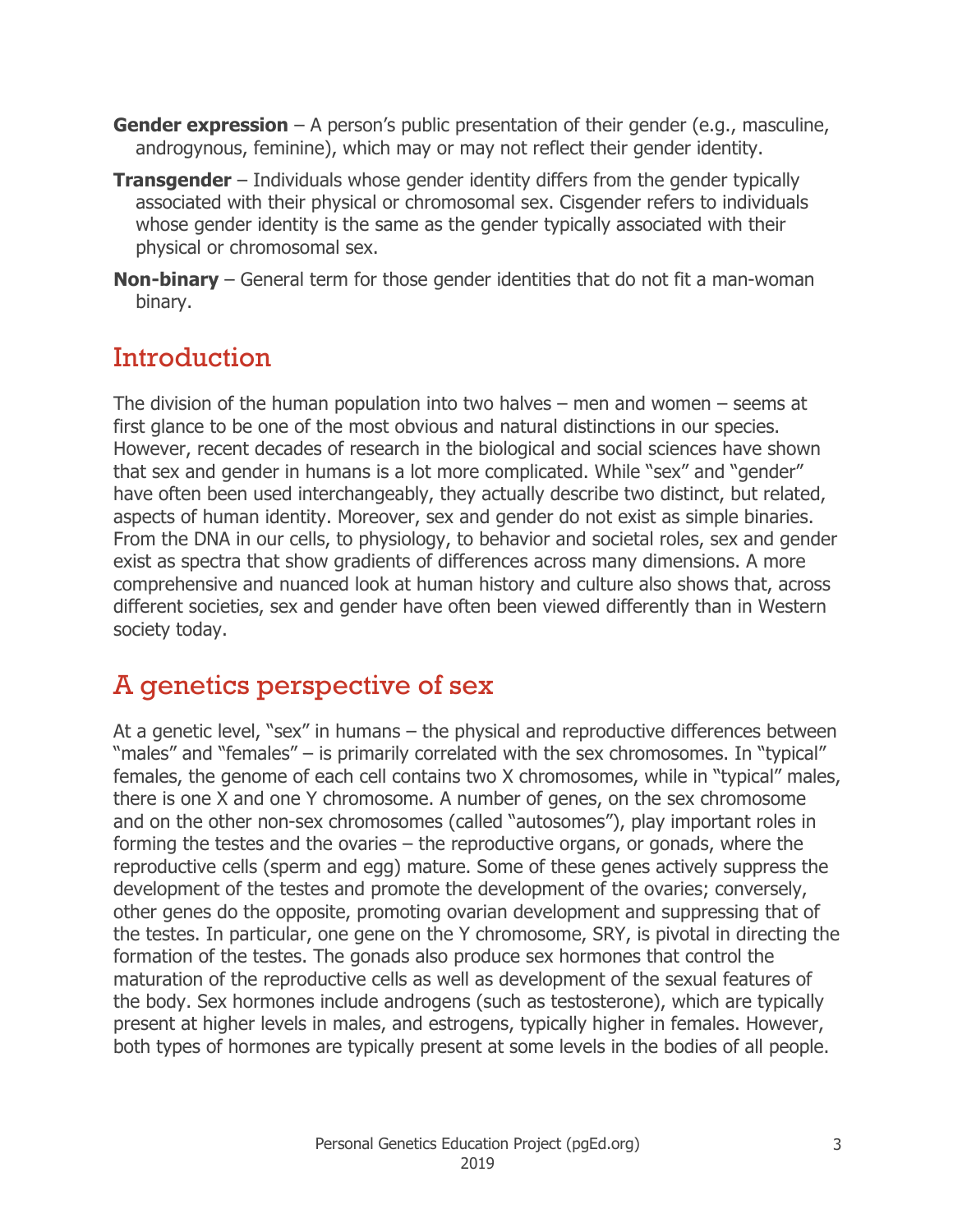### Intersex and the sexual spectrum: How sex is not binary

While "typical" males and females have obvious physical and chromosomal differences, there is a small but significant portion of the population whose sex does not fit into this simple binary. These individuals are often referred to as "intersex." Some studies estimate that almost 2% of all people are intersex, which is roughly the same number of people who have green eyes or red hair.

Broadly, there are two categories of biological bases for intersex conditions. The first involves having an atypical number of sex chromosomes, e.g., XO (Turner syndrome; the O denotes the absence of a second sex chromosome), XXY (Klinefelter syndrome), XYY (Jacobs syndrome) or XXX (Triple X syndrome). It is also possible for some groups of cells in the developing fetus to lose one of the sex chromosomes, resulting in an individual who is a genetic "mosaic", with some cells that are XY (or XX) and others that are XO. Overall, these conditions are fairly common: Turner syndrome occurs in 1-in-2,500 people, and Klinefelter syndrome occurs in around 1-in-500 to 1-in-1,000 people. Individuals with atypical numbers of sex chromosomes have a wide range of physical, cognitive and reproductive characteristics.

The other main category of intersex conditions includes individuals who have typical combinations of sex chromosomes but possess other genetic variants that affect how the reproductive system develops. As of 2019, more than two dozen such genes have been identified (including situations where the SRY gene has moved from the Y chromosome to the X). Individuals with these conditions often have gonads that are nonfunctional (called "streak gonads") or, in very rare cases, have both testicular and ovarian tissues (called an "ovotestis"). At the same time, their external sex organs and secondary sexual features may take a range of forms — typical for what might be expected from their sex chromosomes, opposite of what might be expected, or ambiguous. Two of the most common groups of such conditions, which affect how the body produces or responds to sex hormones, are androgen insensitivity syndrome (AIS) and congenital adrenal hyperplasia (CAH). In AIS, genetic variants in the androgen receptor gene (which is located on the X chromosome) affects the body's ability to respond to androgens, leading XY individuals to have less-developed male features than typical males (even if they may have high levels of testosterone circulating in their bloodstream). In cases of complete AIS (CAIS), the person would have female sex organs and sexual features, but internal testes in place of ovaries. Conversely, in the majority of cases of CAH, genetic variants cause increased production of androgens which, in XX individuals, can lead to the development of typically male sexual features to varying degrees.

Together, these variations in sexual development create a spectrum that ranges from "typical" males, through intersex individuals, to "typical" females. Intersex babies that are born with distinctive physical features such as ambiguous genitalia may be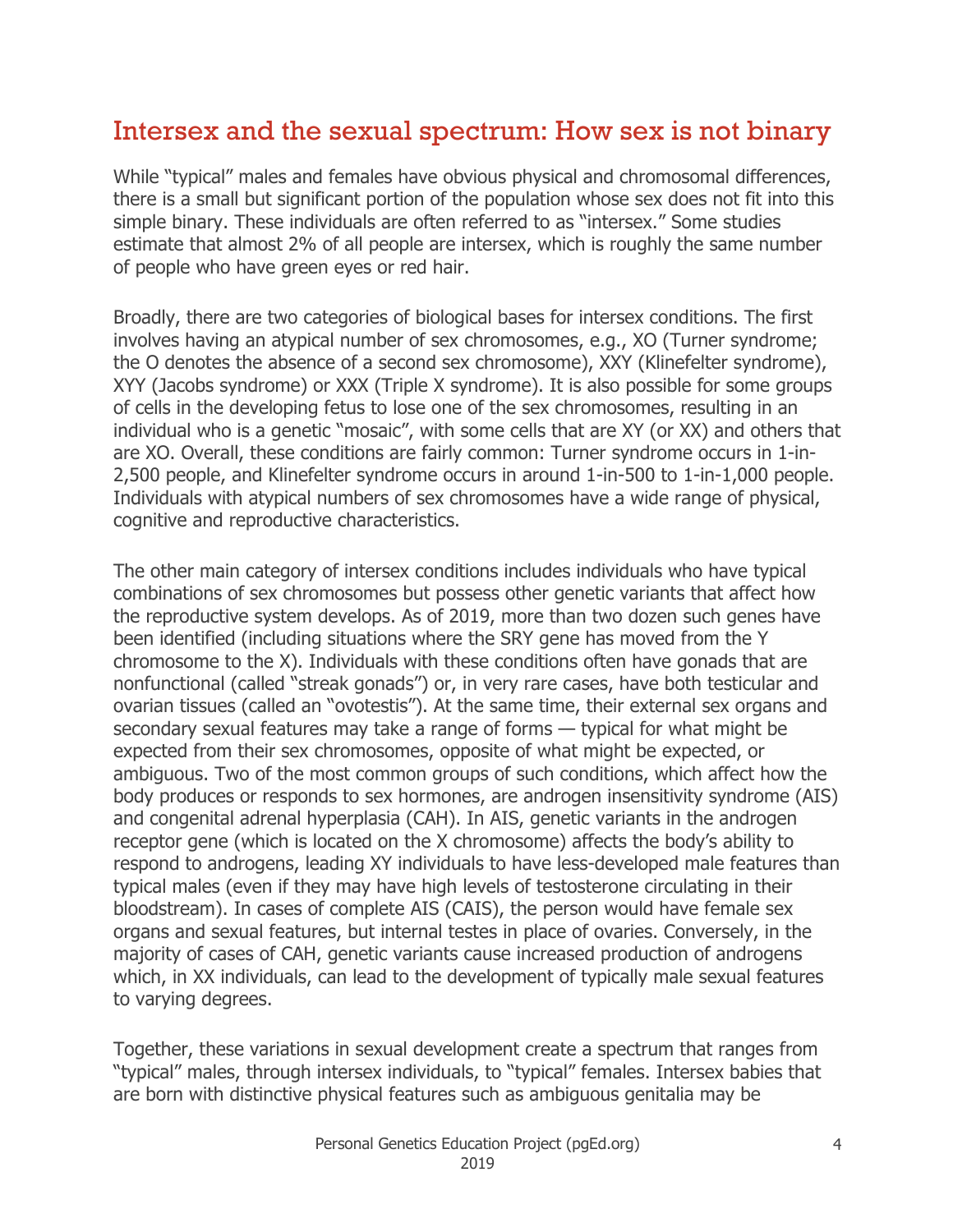identified at birth. Others (including many individuals with CAIS) may not be identified until puberty or even later in life, often after experiencing fertility issues. Infants with ambiguous genitalia may be subjected, sometimes controversially, to surgical treatments intended to "masculinize" or "feminize" the baby. Some countries and intergovernmental bodies, such as the Council of Europe and the United Nations, have begun recognizing the rights of intersex individuals to not be subjected to such interventions without their consent.

Because certain hereditary diseases are determined by the sex chromosomes, genetic tests could play a role in the health management of intersex individuals. The growing popularity of direct-to-consumer genetic tests has also led to individuals discovering that their complement of chromosomes does not match their outward physical sex. At the same time, the advent of prenatal genetic tests (such as preimplantation genetic diagnosis of embryos or non-invasive prenatal testing) means it is now possible to genetically identify intersex individuals before birth. This has led to concern among members of intersex communities that the preferential selection against, or termination of, intersex embryos/fetuses might lead to increased stigma against their communities.

#### Sex and gender do not map neatly onto each other

Compared to sex, gender refers to the behavioral, social and other aspects of the meaning or role of being a "man" or "woman" in society. Many scholars, researchers, cultures and societies recognize that gender also exists as a spectrum. Individuals whose gender identity does not conform to the gender typically associated with their physical or chromosomal sex may identify themselves as *transgender*, or simply *trans* (as compared to *cisgender* individuals, whose gender conforms with their assigned sex). To live as a gender different from the one assigned at birth, some transgender individuals may desire to, are undergoing or have undergone hormone treatment and/or gender affirming surgery to transition socially and/or physically. In addition, while some trans people identify as trans men (men who were assigned female sex at birth) or trans women (women who were assigned male sex at birth), others identify as neither men nor women, a mix of both, or fluid/variable. These individuals are broadly described as *non-binary* or *genderqueer* (note that the language for talking about the diversity of human sex and gender continues to evolve, and not everyone in these communities identify with all, or any, of the terms used in this paragraph). Estimates for the prevalence of trans people in the population vary widely, partly due to the stigma often associated with identifying as trans, with figures between 0.5-1% being most commonly cited.

The gender identity of intersex individuals reinforces the complexity of how human gender relates to sex. Intersex people with biological features that do not match their chromosomal sex (such as XX individuals with CAH who have male features or XY individuals with CAIS who have female features) are more likely than the average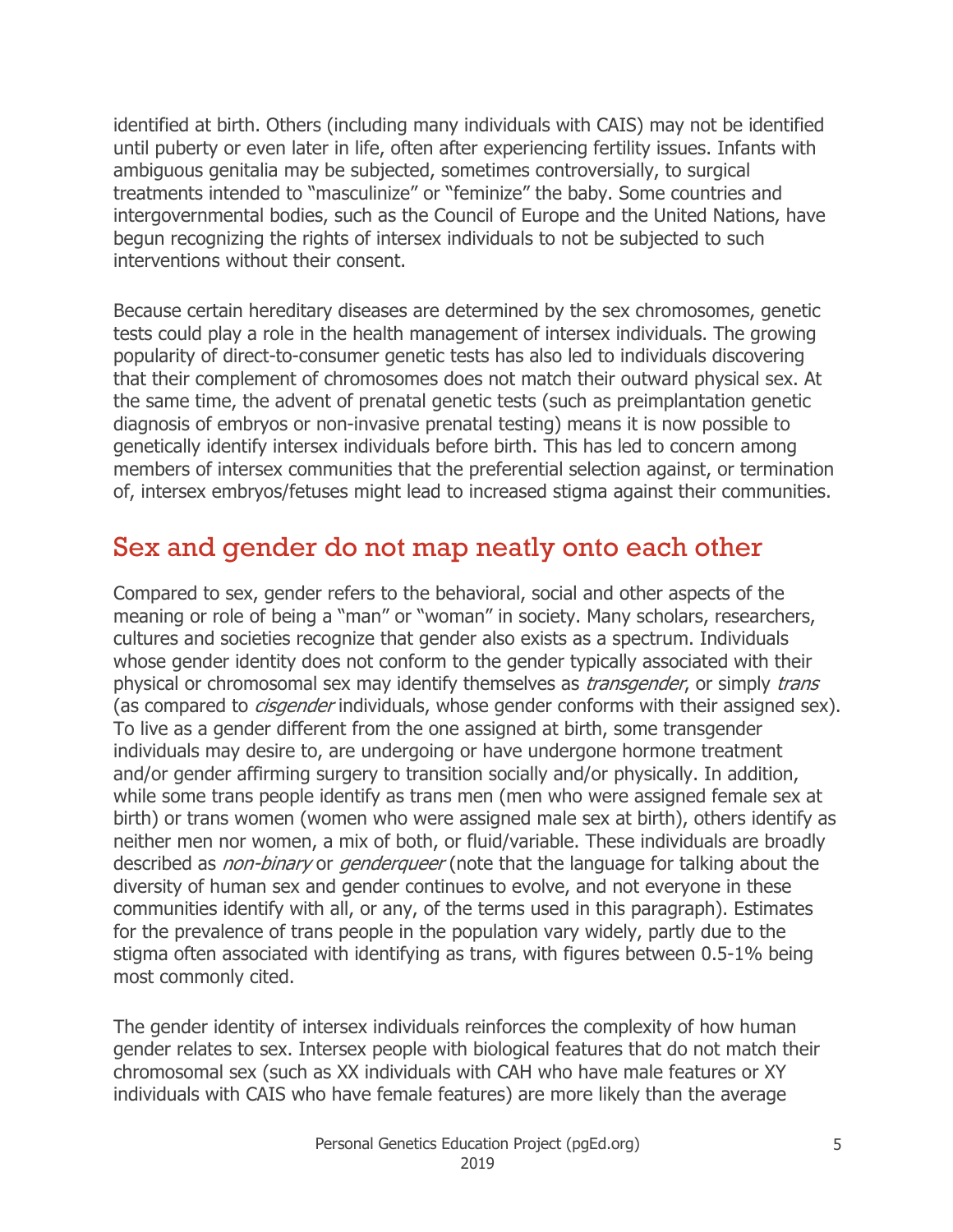population to identify as a different gender than the one they are assigned to or raised as. At the same time, their gender identity often cannot be predicted from the "maleness" or "femaleness" of their sexual features.

While media attention on trans people has increased in recent years, particularly in the United States, the recognition of trans or non-binary people in society is not new. Throughout history and across different cultures, individuals with "third gender" (as well as "fourth gender" or even more varieties) have been recognized, with varying degrees of social acceptance. These include the *hijra* or *khawaja sira* of South Asia and the kathoey of Southeast Asia, who have been given legal recognition to various extents in countries such as India, Pakistan and Thailand. In addition, many Indigenous American peoples recognize individuals with third, fourth or otherwise non-binary gender roles, collectively referred to as "Two Spirit" people. It is important to note that the social and cultural meanings of these third/non-binary genders do not always correspond neatly with those of trans identity in Western societies, and there has been some concern in these countries or communities that Western transgender culture and identity may conflict with their traditional third gender culture.

### Born this way?

People often wonder whether gender identity is primarily the result of biological/genetic or social/cultural factors - "nature vs. nurture." This question has been technically, logistically and ethically challenging to study, given the emotional and societallystigmatizing nature of the topic, as well as the discrimination and threat faced by many LGBTQI+ (lesbian, gay, bisexual, trans, queer, intersex, and others) people throughout history. As such, this is a particularly controversial area of research. The results of these studies have often been inconsistent or contradictory, and usually suffer from small sample sizes and questions about how reliably or consistently gender is identified in the studies. For example, while some studies seem to show that the amount of androgen and/or estrogen that individuals are exposed to in the womb ("*in utero*") seem to have some effects on their gender identity, other studies have failed to bear out the results. At the same time, some neurological studies have examined the correlation between brain structure and gender identity. The results of some of these studies suggest that trans people have brain structures more similar to those of cisgender people who share their gender identity (so a trans woman would be more similar to a cis woman than a cis man). However, these results are complicated by the fact that brain structures can be the result, rather than cause, of behavior and life experience. Additionally, whether "male"/"female" brains are meaningfully different is itself controversial and inconclusive. Finally, studies of twins seem to suggest that genetic variation does, to a certain extent, affect gender identity, and a small number of regions in the genome are found to be associated with these traits. However, many such studies do not account for the fact that twins share the same *in utero* environment, and often experience the same or comparable environments when growing up. The bottom line is that, like all complex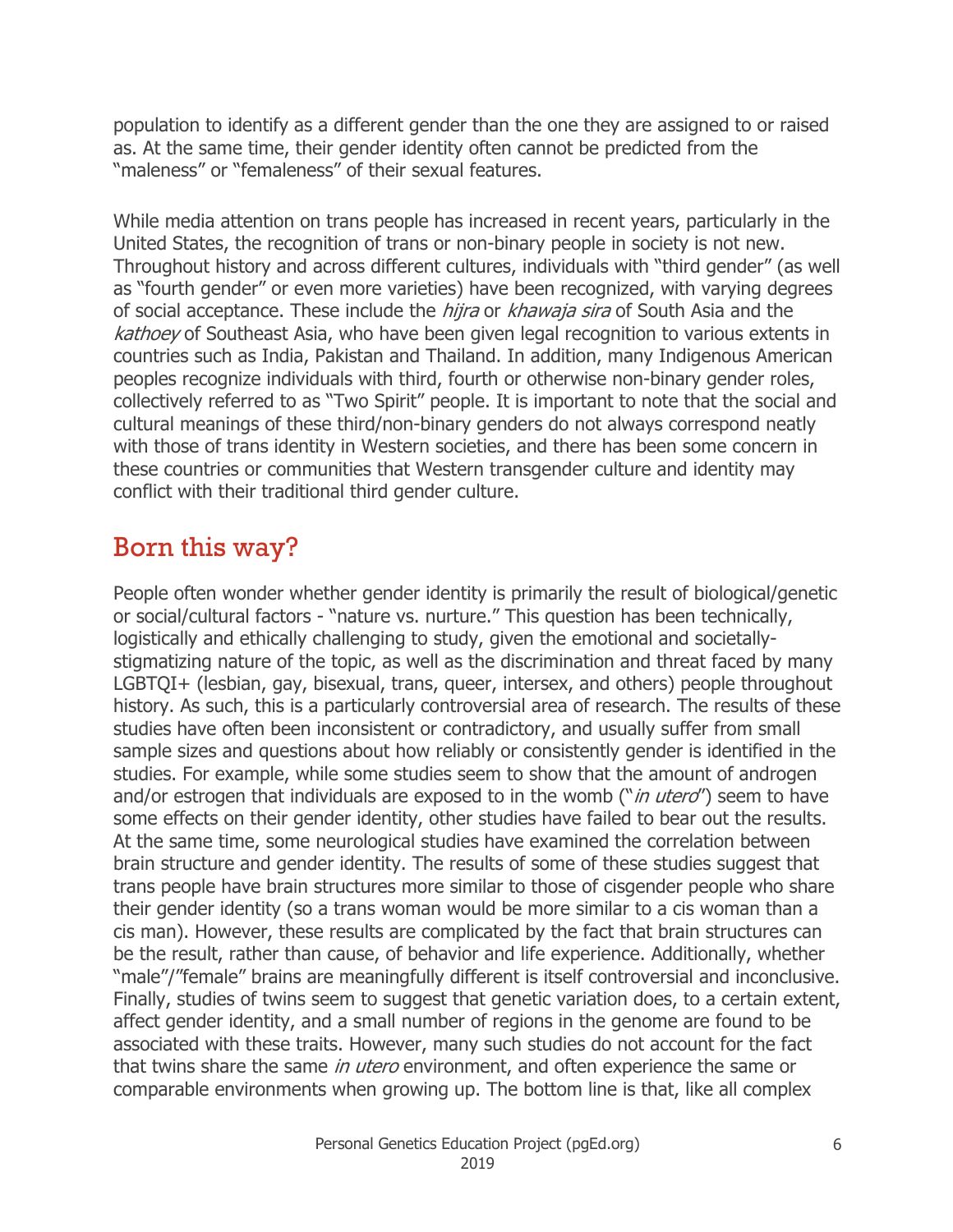human traits, gender identity is likely the result of the interactions of multiple genetic and environmental (including *in utero*) factors - "nature and nurture."

A more fundamental question is whether the rights and recognition of LGBTQI+ people should depend on their traits being inborn and immutable – "born this way." Some advocates and community members believe that finding an innate genetic or biological basis for their identities would help secure their fundamental rights. Others point out that even if identities are not inborn or innate, it doesn't mean they are "by choice." These individuals worry that an overemphasis on biological differences would trivialize the social and environmental influences on the development of our brains and identities and might simply create a biological basis for discrimination. This question is particularly relevant in light of research findings, as well as the lived experiences of individuals, that suggest gender and sexuality are often "fluid," shifting throughout one's lifetime.

### References and further reading

"Gender and Genetics," World Health Organization – Genomic Resource Centre

http://www.who.int/genomics/gender/en/

"How sex development works," The Hospital for Sick Children

https://pie.med.utoronto.ca/htbw/module.html?module=sex-development

"Sex redefined" by Claire Ainsworth, Nature (2015)

http://www.nature.com/news/sex-redefined-1.16943

"Their Time" by Nora Caplan-Bricker, Washington Post(2017)

http://www.washingtonpost.com/sf/style/2017/10/05/the-intersex-rights-movement-isready-for-its-moment/?utm\_term=.420fb87e4811

Arboleda et al.(2014) DSDs: genetics, underlying pathologies and psychosexual differentiation. Nature Reviews Endocrinology10:603.